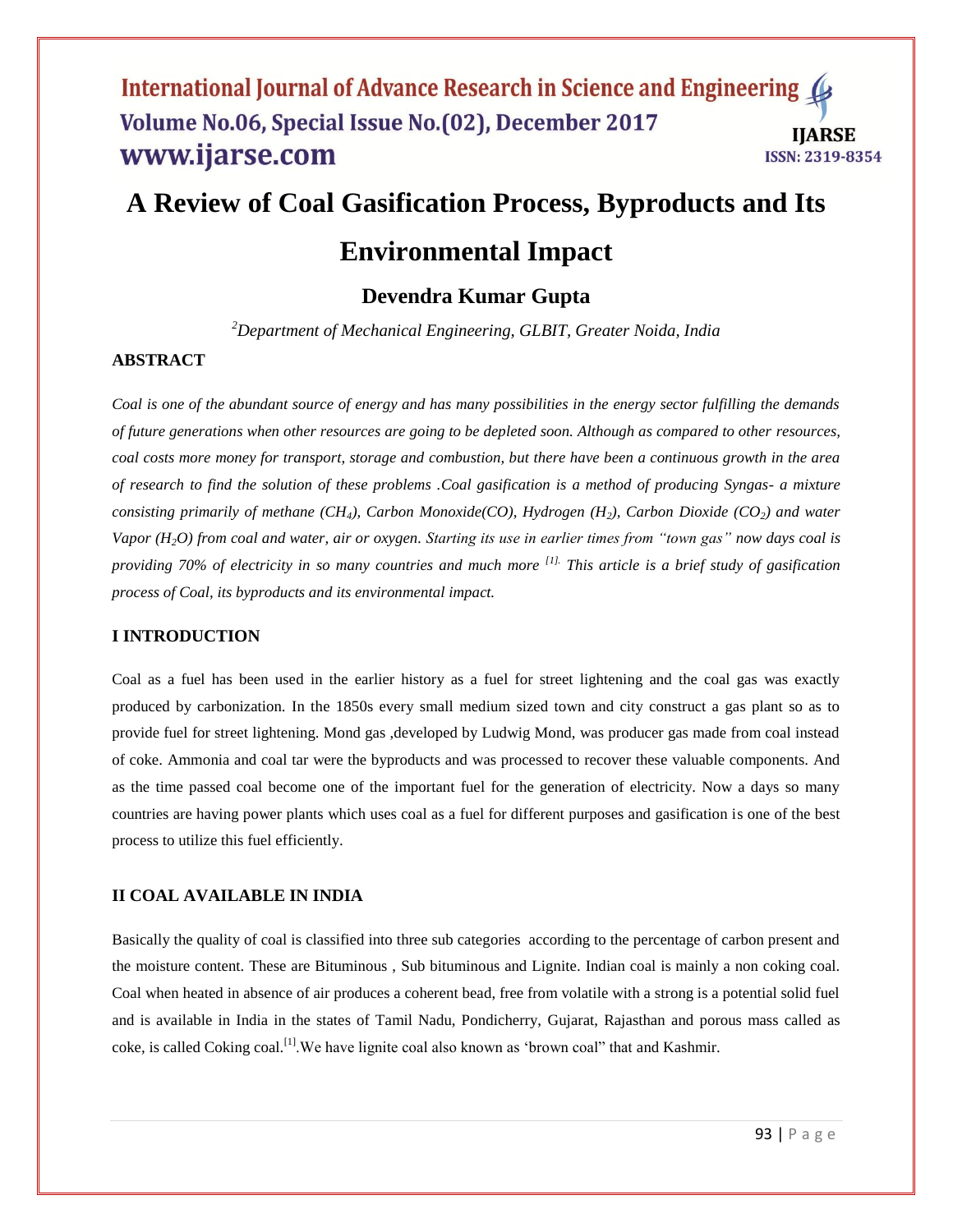## **III PROCESS**

During gasification, the coal is blown through Oxygen and steam (water vapor) while also being heated at a fixed temperature.The process is also divided into forms of heat sources used i.e.,if the external heat is used for heating coal, then the process is called "allothermal", while "autothermal" process assumes heating of the coal inside the gasifier itself via exothermal chemical reactions occurring inside the gasifier. One thing is kept to be under consideration that the oxidizer supplied should be insufficient so as to avoid the complete combustion.

When the reactions start, oxidation of coal is done by the molecules of oxygen and water and produce a gaseous mixture of carbon dioxide  $(CO_2)$ , [carbon monoxide](http://en.wikipedia.org/wiki/Carbon_monoxide)  $(CO)$ , [water vapor](http://en.wikipedia.org/wiki/Water_vapour)  $(H_2O)$ , and [molecular hydrogen](http://en.wikipedia.org/wiki/Molecular_hydrogen)  $(H_2)$ . For this process natural coal seems are used and hence the process is known as Underground coal gasification. The final product is usually syngas  $(H_2 + CO)$ , but the produced coal gas may also be further refined to produce additional quantities of  $H_2$ .

**3C** (i.e., coal) +  $O_2$  +  $H_2O \rightarrow H_2$  + 3CO

It is profitable to explain that the coal gas is collected and routed to a to a Fischer-Tropsch reactor for producing further alkanes [,gasoline,](http://en.wikipedia.org/wiki/Gasoline) and [diesel fuel.](http://en.wikipedia.org/wiki/Diesel_fuel)

#### **IV TYPES OF GASIFIERS**

The process of gasification is divided into two forms according to the method of blowing of the fuel and the type of gasifier.

#### **4.1 Updraught or counter current gasifier**

The oldest and simplest type of gasifier is the counter current or updraught gasifier shown schematically in Fig4.1

The air inlet is kept at the bottom and the gas leaves at the top of the gasifier.The bottom zone is the combustion zone near the grate after which reduction reactions occur. In the upper part of the gasifier, heating and pyrolysis of the feedstock occur as a result of heat transfer by forced convection and radiation from the lower zones. The tars and volatiles produced during this process will be carried in the gas stream. Ashes are removed from the bottom of the gasifier.

The main advantages of this type of gasifier is its simple design, high charcoal burn-out and internal heat exchange leading to low gas exit temperatures and high equipment efficiency.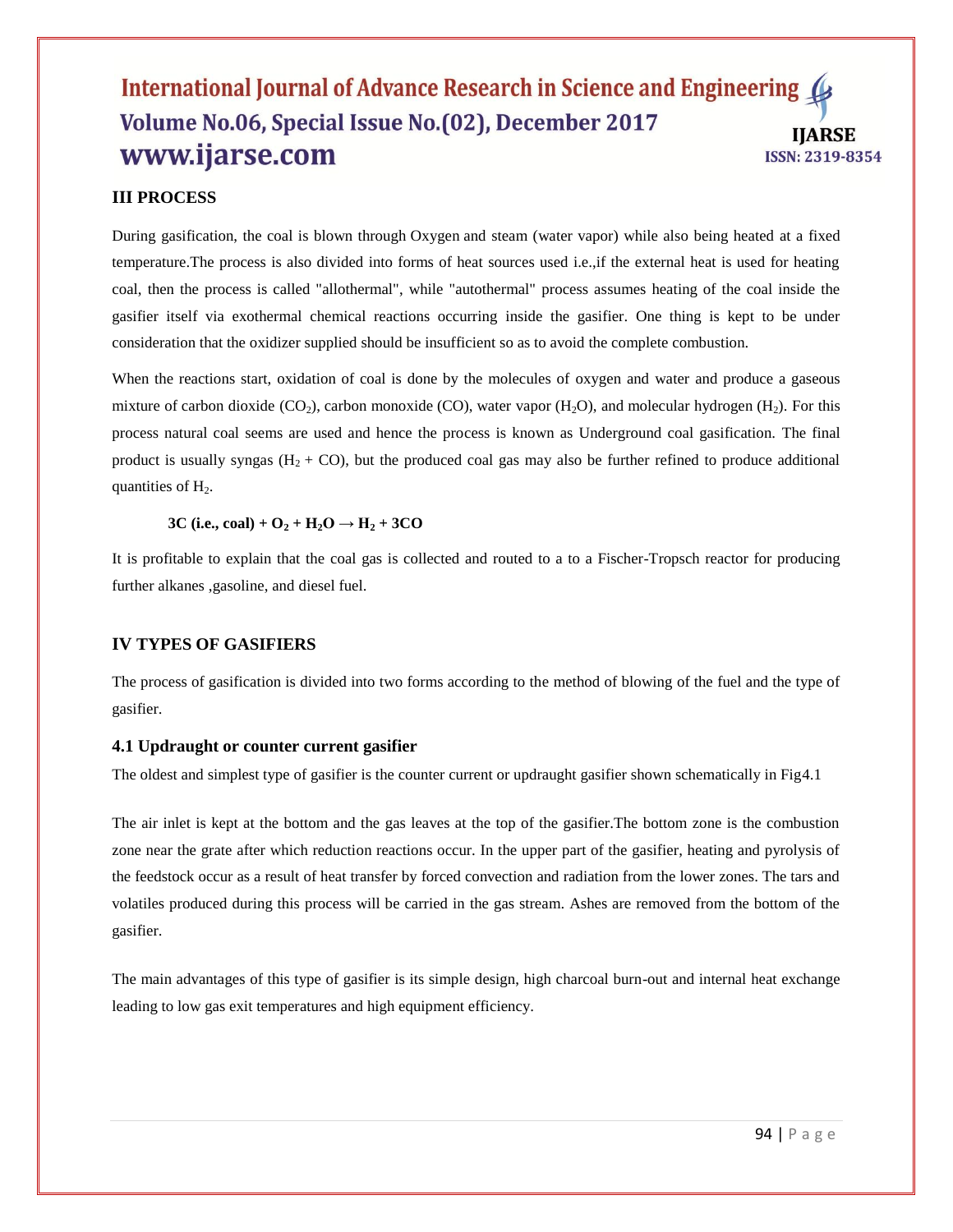

**Figure 4.1Updraught or counter current gasifier**

Major drawbacks result from the possibility of **"channelling"** in the equipment, which can lead to oxygen breakthrough and dangerous, explosive situations and therefore there is a necessity to install automatic moving grates, as well as from the problems associated with disposal of the tar-containing condensates that result from the gas cleaning operations.[2]

#### **4.2Downdraught or co-current gasifiers**

A solution to the problem of tar entrainment in the gas stream is removed in co-current or downdraught gasifiers, in which primary gasification air is introduced at or above the oxidation zone in the gasifier. The Syngas is removed at the bottom of the apparatus, so that fuel and gas move in the same direction, as schematically shown in Fig. 4.2

The fuel is passed through a glowing bed of charcoal on its way, due to this the distillation products and acid is converted into permanent gases hydrogen, carbon dioxide, carbon monoxide and methane. The temperature of the hot zone and the residence time of tarry vapors decides the breakdown of the tars, more or less.

Down draught gasifiers produce a tar free gas which is the most important advantage of this type of gasifiers.In practice, however, a tar-free gas is seldom if ever achieved over the whole operating range of the equipment,tar-free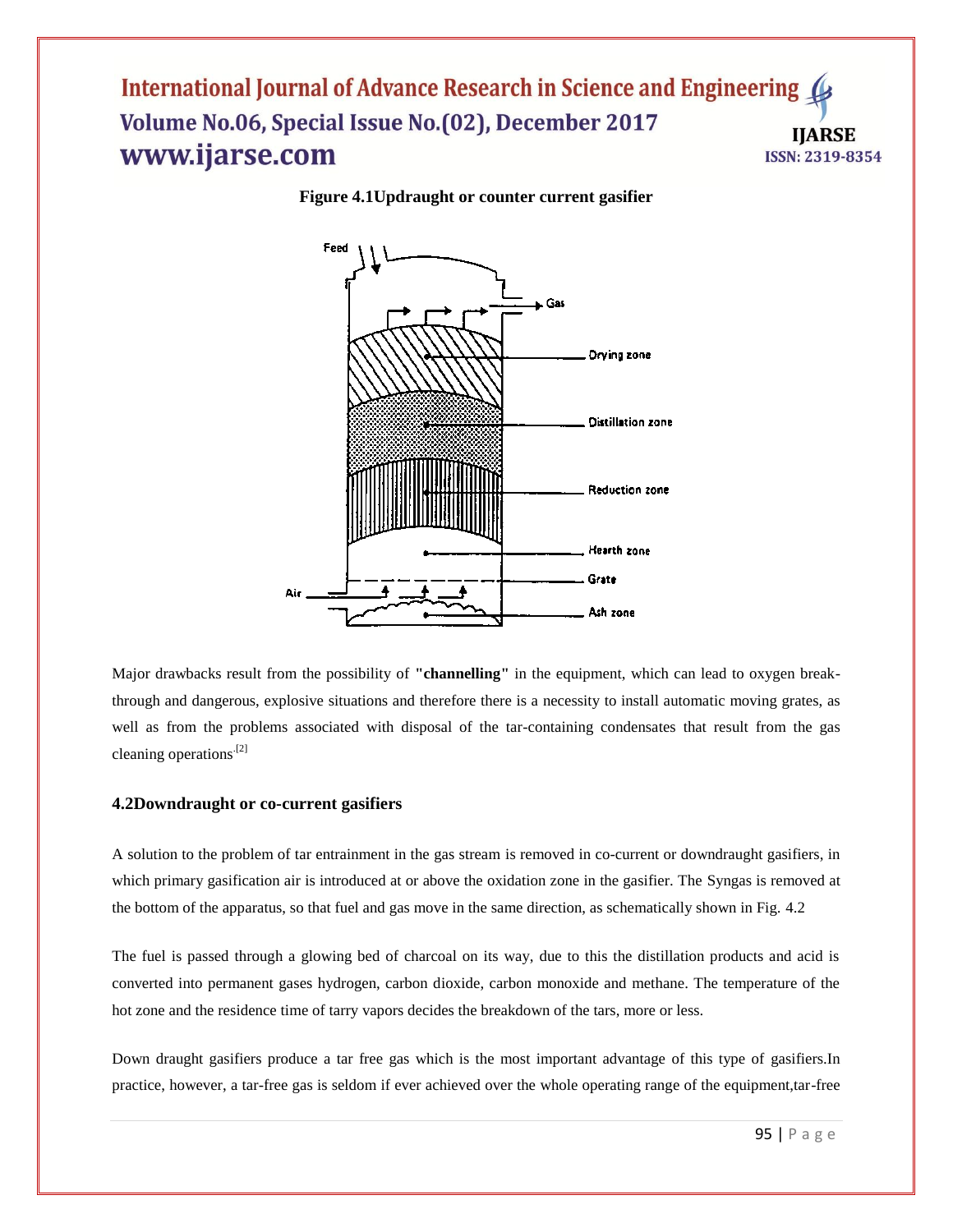operating turn-down ratios of a factor 3 are considered as standard; a factor 5-6 is considered excellent.It should be noted that as compared to updraught gasifiers a less amount of organic components are present in the condensate and hence less environmental problems are present.



#### **Figure 4.2 Downdraught or co-current gasifier**

A major drawback of downdraught equipment is that the cannot processed fluffy, or low density materials and give rise to flow problems and excessive pressure drops, also solid fuel should be briquetted before the use.<sup>[2]</sup> Downdraught gasifiers also suffer from the problems associated with high ash content fuels (slagging) to a larger extent than updraught gasifiers. The efficiency is also lower resulting from lack of internal heat exchanger and lower heating value of the gas.

## **4.3. Cross-draught gasifier**

Cross-draught gasifiers,mainly based on the use of charcoal During the gasification of charcoal the temperature goes to 1500<sup>o</sup>C or more in the oxidation zone leading to material problems. Hence, thereforein cross draught gasifier insulation is provided for this high temperature problems by the fuel(charcoal) itself.

Advantages of the system is that it is a small scale process having installations below 10 kW (shaft power) can under certain conditions be economically feasible.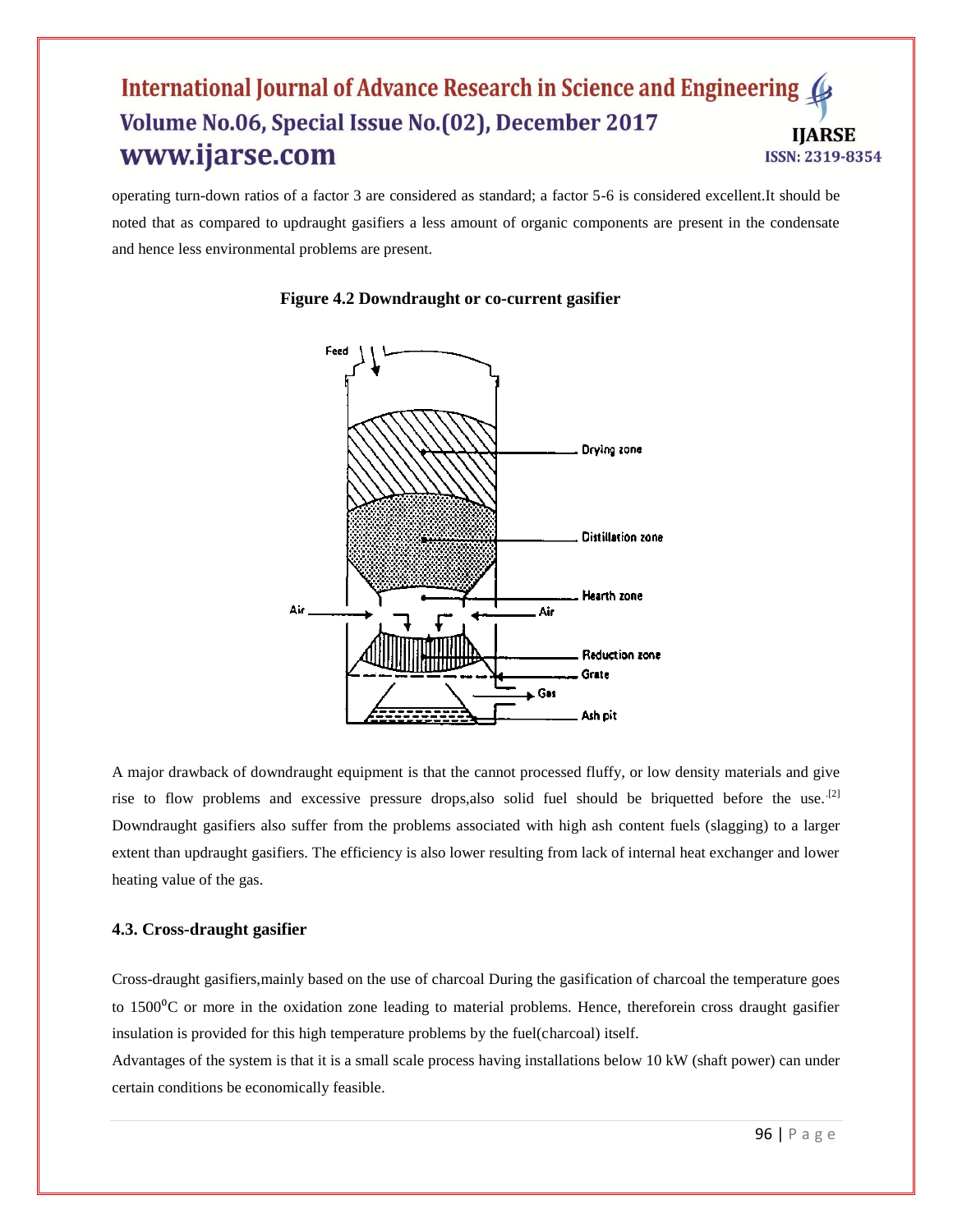A disadvantage of cross-draught gasifiers is their minimal tar-converting capabilities and the consequent need for high quality (low volatile content) charcoal.

It is because of the uncertainty of charcoal quality that a number of charcoal gasifiers employ the downdraught principle, in order to maintain at least a minimal tar-cracking capability.

#### **4.4 Fluidized bed gasifier**

In keeping consideration ,the problems occurring in down draught gasifier such as loss in bunkerflow, slagging etc., fluidized bed gasifiers are introduced.

A design approach aiming at the removal of the above difficulties is the fluidized bed gasifier illustrated schematically in Fig.4.4

A bed of solid particles is used through which the air at a sufficient velocity is blown through. The bed is originally heated by an external source and the feedstock is introduced as soon as a sufficiently high temperature is reached. The fuel particles are introduced at the bottom of the reactor and get mixed with the bed material and almost reach the temperature of the bed. As a result of this treatment the fuel is pyrolysed very fast, resulting in a component mix with a relatively large amount of gaseous materials. Further gasification and tar-conversion reactions occur in the gas phase. Most systems are equipped with an internal cyclone in order to minimize char blow-out as much as possible. Ash particles are also carried over the top of the reactor and have to be removed from the gas stream if the gas is used in engine applications $^{[2]}$ .



**Figure 4.4 Fluidized bed gasifi**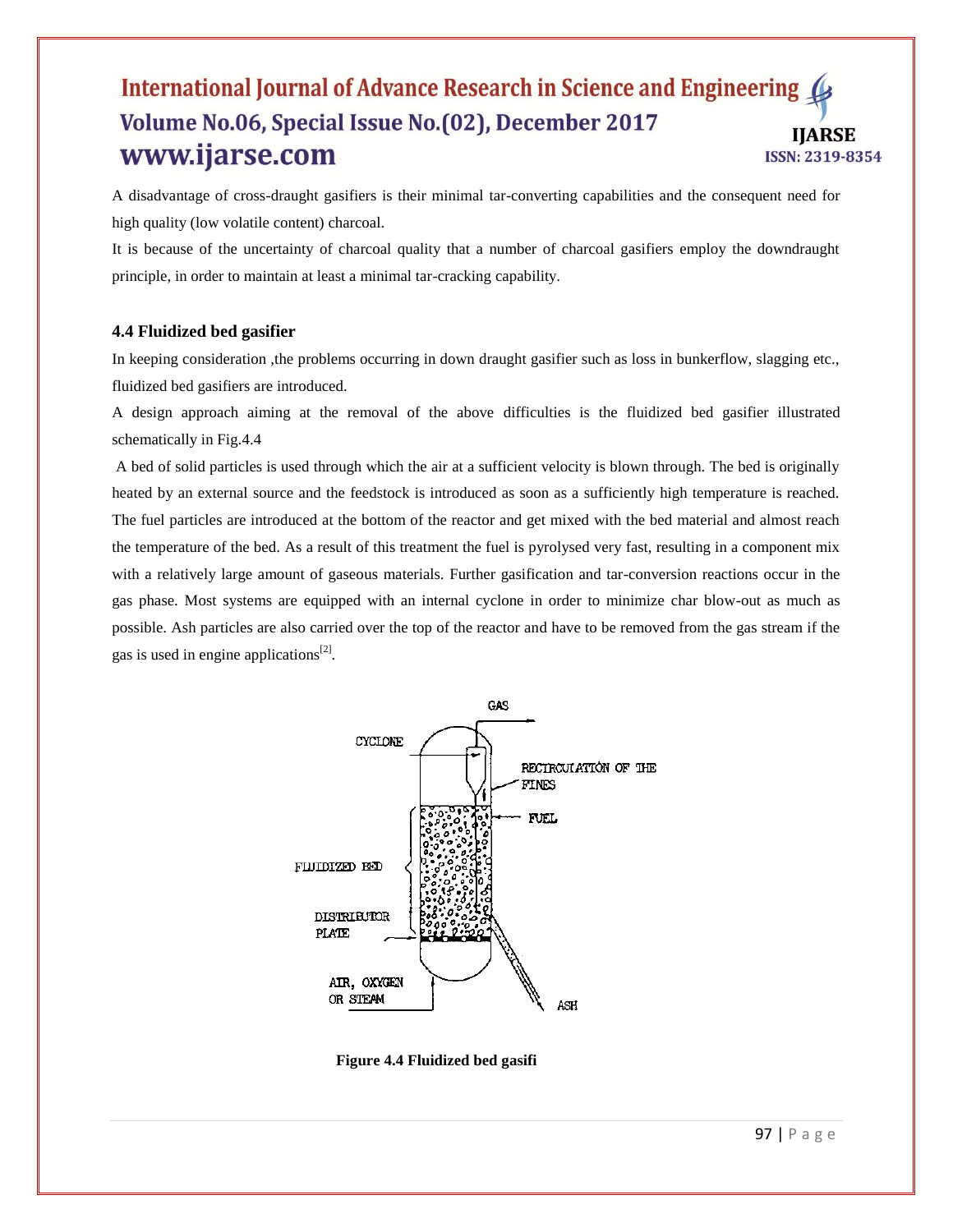

### **V. BYPRODUCTS AND THEIR PROPERTIES**

The by-products of coal gas manufacture included coke, coal tar, sulfer and ammonia; all are very useful products. Dyes, medicines ,including sulfa drugs, saccharin and many organic compounds are therefore derived from coal gas. After the distillation of coal tar various products are recovered such as:

**Tar:**Tar made from coal or petroleum is considered [toxic](http://en.wikipedia.org/wiki/Toxic) and [carcinogenic](http://en.wikipedia.org/wiki/Carcinogenic) because of its high [benzene](http://en.wikipedia.org/wiki/Benzene) content.

**Sulphur:**Sulfur burns with a blue flame concomitant with formation of [sulfur dioxide,](http://en.wikipedia.org/wiki/Sulfur_dioxide) notable for its peculiar suffocating odor. Sulfur is insoluble in water but soluble in [carbon disulfide](http://en.wikipedia.org/wiki/Carbon_disulfide) and, to a lesser extent, in other nonpolar organic solvents, such as [benzene](http://en.wikipedia.org/wiki/Benzene) and [toluene.](http://en.wikipedia.org/wiki/Toluene)

**Ammonia:**It is a colourless [gas](http://en.wikipedia.org/wiki/Gas) with a characteristic [pungent](http://en.wikipedia.org/wiki/Pungent) [smell.](http://en.wikipedia.org/wiki/Odor) Ammonia contributes significantly to the [nutritional](http://en.wikipedia.org/wiki/Nutrition) needs of terrestrial organisms by serving as a precursor to [food](http://en.wikipedia.org/wiki/Food) and [fertilizers.](http://en.wikipedia.org/wiki/Fertilizer)

#### **VI. ENVIRONMENTAL IMPACT OF MODERN COAL GASIFICATION**

Coal gasification processes require controls and pollution prevention measures to mitigate pollutant emissions. Pollutants or emissions related to the coal gasification include primarily.

#### **Ash & slag**

Non-slagging gasifiers produce dry ash similar to that produced by conventional coal combustion, which can be an environmental liability if the ash (typically containing heavy metals) is leachable or caustic, and if the ash must be stored in ash ponds. Slagging gasifiers, which are utilized at many of the major coal gasification applications worldwide, have considerable advantage in that ash components are fused into a glassy slag, capturing trace heavy metals in the non-leachable glassy matrix, rendering the material non-toxic. This non-hazardous slag has multiple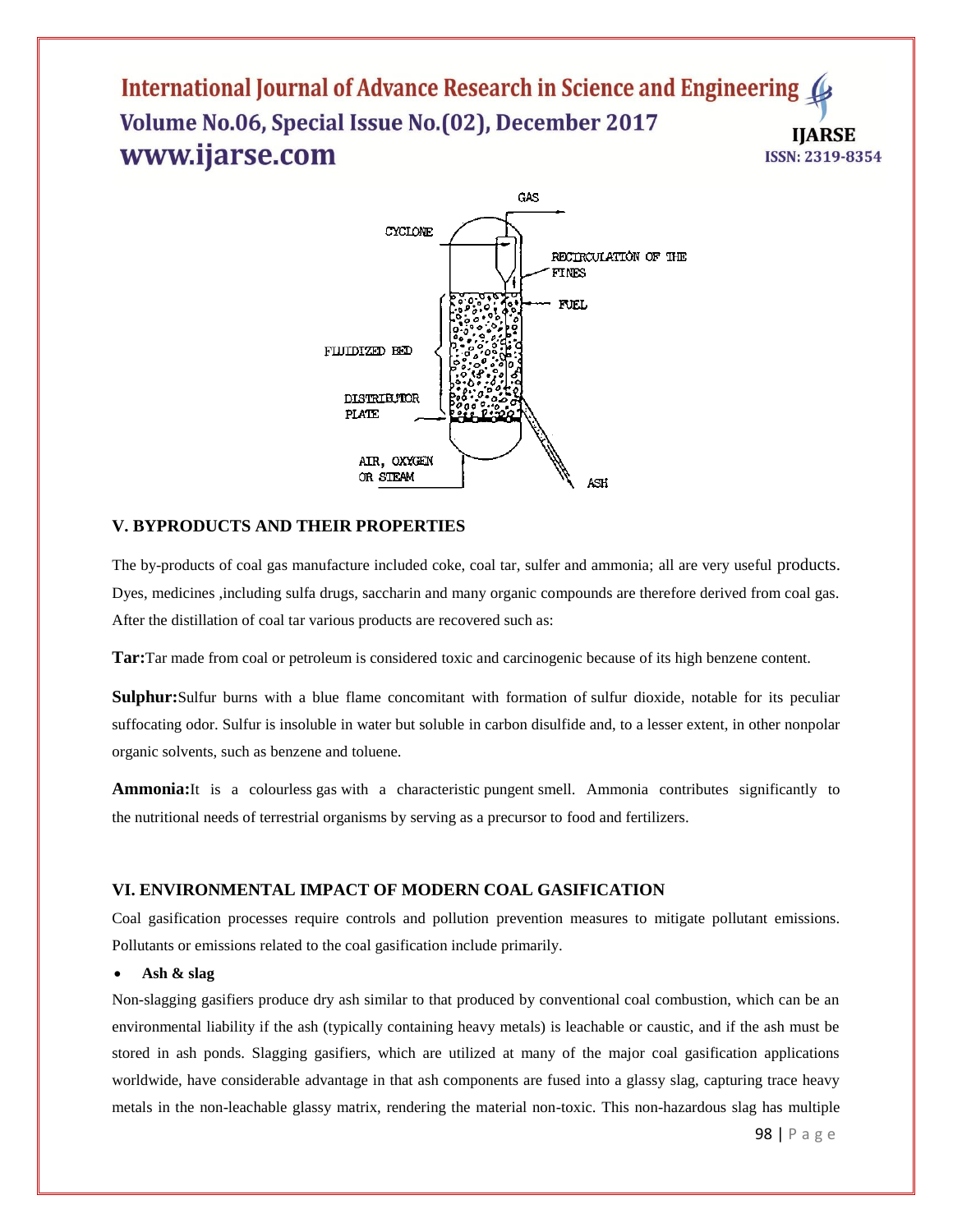beneficial uses such as aggregate in concrete, aggregate in asphalt for road construction, grit in abrasive blasting, roofing granules, etc. [3].

Carbon dioxide  $(CO<sub>2</sub>)$ 

 $CO<sub>2</sub>$  is of paramount importance in global climate change.

- Mercury
- Arsenic
- Particulate matter (PM)

Ash is formed in gasification from inorganic impurities in the coal. Some of these impurities react to form microscopic solids which can be suspended in the syngas produced by gasification.

#### **Sulfur dioxide (SO2)**

Typically coal contains anywhere from  $0.2$  to 5 percent sulfur by dry weight, which converts to  $H_2S$  and COS in the gasifiers due to the high temperatures and low oxygen levels. These "acid gases" are removed from the syngas produced by the gasifiers by acid gas removal equipment prior to the syngas being burned in the gas turbine to produce electricity, or prior to its use in fuels synthesis.

#### **Nitrogen oxides (NOx)**

 $(NO<sub>x</sub>)$  refers to nitric oxide  $(NO)$  and nitrogen dioxide  $(NO<sub>2</sub>)$ . Coal usually contains between 0.5 and 3 percent nitrogen on a dry weight basis, most of which is converted to harmless nitrogen gas. Small levels of ammonia and hydrogen cyanide are produced, and must be removed during the syngas cooling process. In the case of power generation,  $NO<sub>x</sub>$  also can be formed downstream by the combustion of syngas in turbines.

During the gasification of wood and/or agricultural residues, ashes (from the gasifier and from the cleaning section) and condensate (mainly water) are produced. The latter can be polluted by phenolics and tar.

The ashes do not constitute an environmental hazard and can be disposed of in the normal way. For the tarcontaining condensate the situation is different, and disposal of those from a large number of gasifiers can have undesirable environmental effects. No hard data are available on the bio-degradation of the phenolic and tarry constituents of the condensates, and the problem of disposal needs careful study.

The properties of exhaust emissions from engines run on producer gas are generally considered to be acceptable, compared to those of diesel engines.